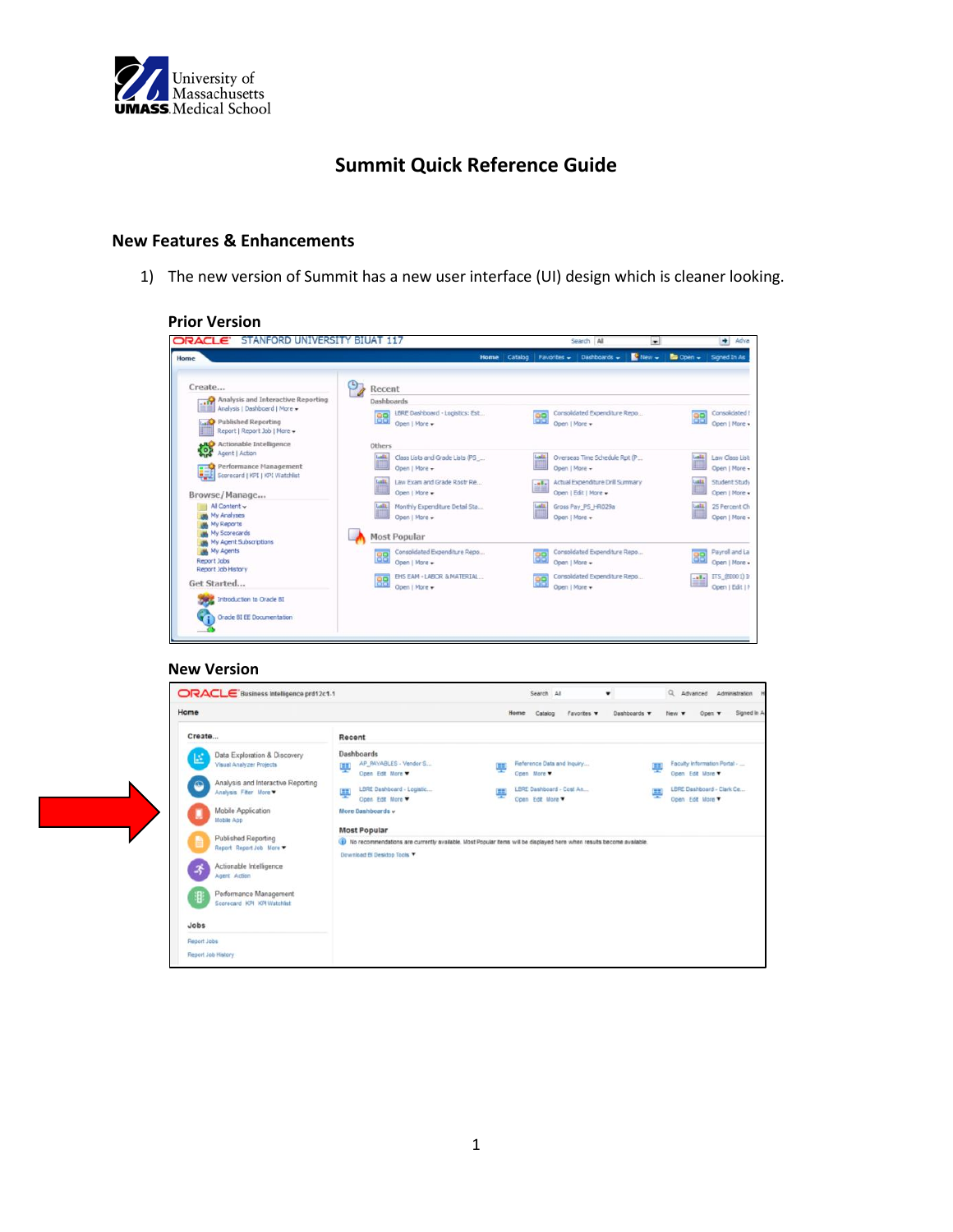

2) The new version of Summit also has simpler, flat graphics with overall improved renderings.

### **Prior Version**



#### **New Version**



3) The new version of Summit no longer has a "There is pending request to the server" pop-up confirmation when there is a pending dashboard request. Though the request has been made, there is no notification.

#### **Prior Version**

| There is pending request to the server. |        |
|-----------------------------------------|--------|
|                                         | Cancel |

**See FAQs on next page.**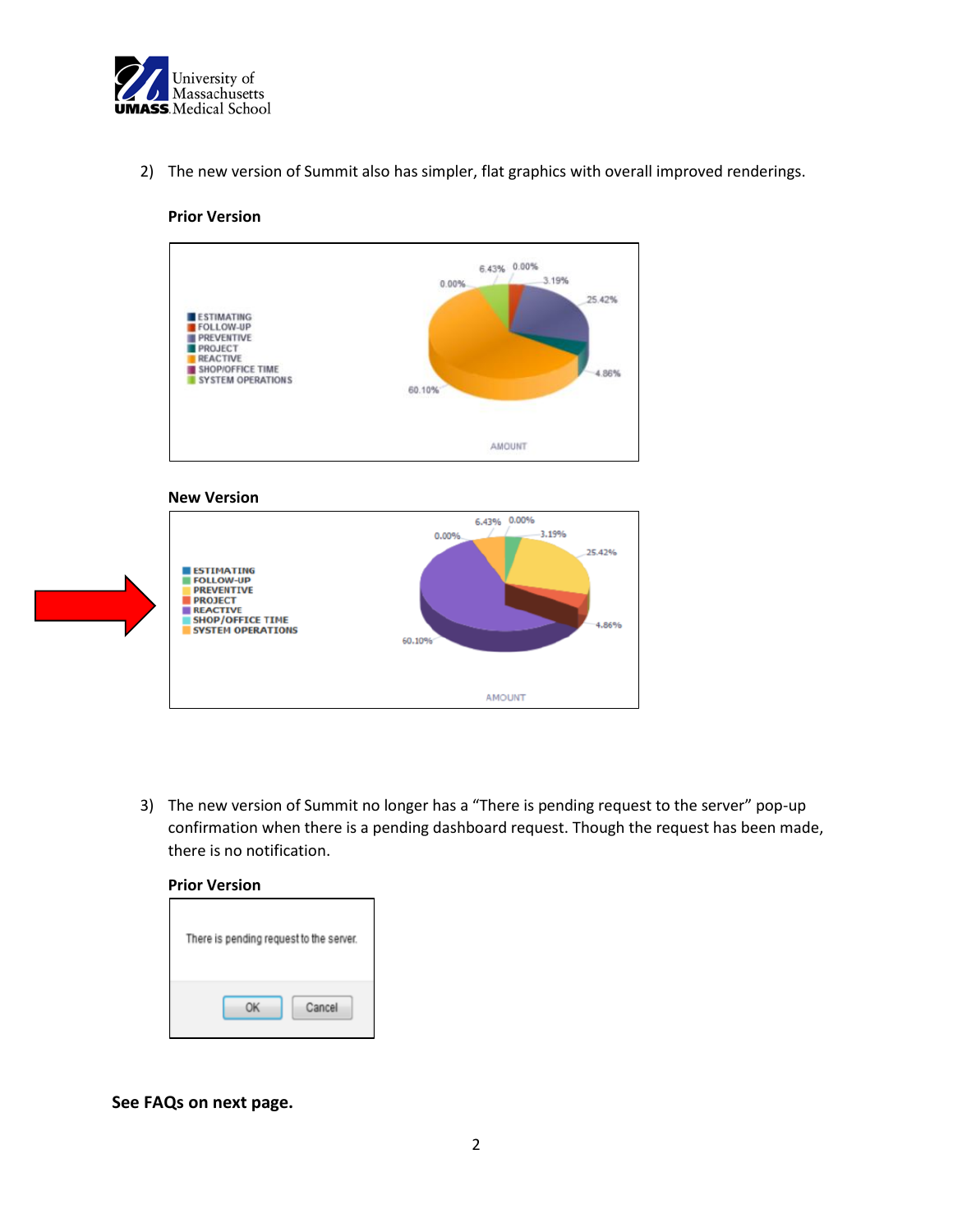

# **Frequently Asked Questions (FAQ)**

### **Q: What user name and password do I use to log into the new version of Summit?**

A: Users will use their SSO log-in and password to log in.

### **Q: Will my existing bookmarks work?**

A: No, they will not. The new environment will have a new link that will be available at go-live.

### **Q: Why do I see the Home Page instead of my preferred dashboard?**

A: Set a preferred default by clicking on "My Account" under your name in the upper right-hand corner and choosing your starting page.



### **Q: Do I need to set my preferred time zone?**

A: No, time zones will automatically set. Adjusting them will cause issues with datetimes in reports.

## **Q: What if I see issues with the information on a dashboard and/or identify content missing from the prior version?**

A: Through February 15<sup>th</sup> there will be in a heightened issue review period. Issues should be emailed to:

- [HRSysGroup@umassmed.edu](mailto:HRSysGroup@umassmed.edu) for **employee system** dashboard questions or
- **Summitusers@umassmed.edu** for **financial** system dashboard questions